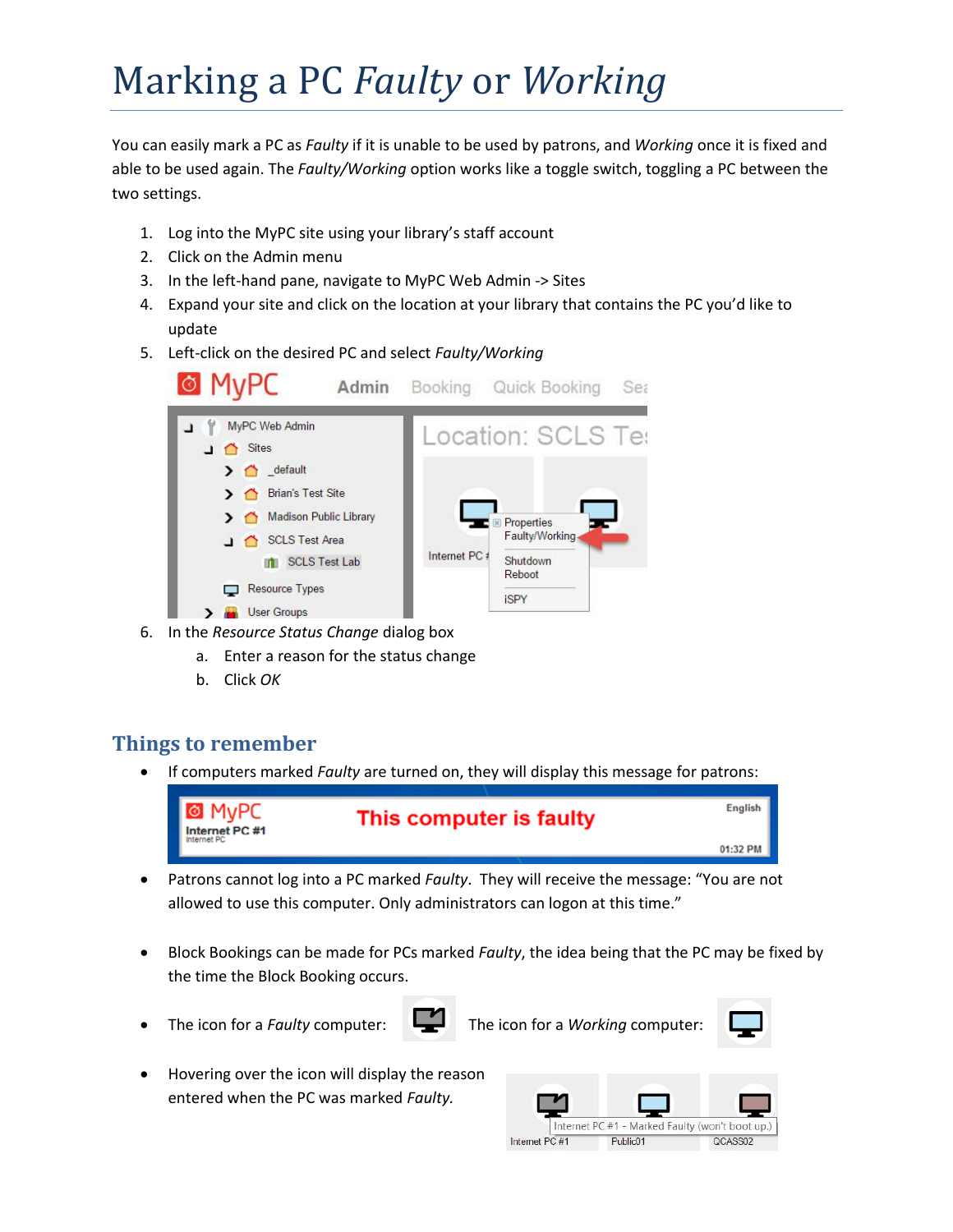## **Reports related to Faulty Computers**

The Faulty Computer Report shows information about faulty computers for the time period specified.

Reports -> MyPC Reports -> Resources Reports -> Faulty Computers Report

#### Example of summary Faulty Computers Report:

| $\Rightarrow$                                                 | $\mathbf{e}_b$<br>$\blacksquare$<br>$\lhd$ | 1<br>Page             | $\checkmark$ | of | 1                               | $\triangleright$ | $\Box$ | 圖 | 鳫 | Pdf<br>$\checkmark$                        |
|---------------------------------------------------------------|--------------------------------------------|-----------------------|--------------|----|---------------------------------|------------------|--------|---|---|--------------------------------------------|
| <b>&amp; MvPC</b><br><b>Faulty Computers Report (Summary)</b> |                                            |                       |              |    |                                 |                  |        |   |   |                                            |
| Start date<br>End date                                        |                                            | 8/1/2015<br>8/25/2015 |              |    |                                 |                  |        |   |   |                                            |
|                                                               | <b>Total Number of Faulty Computers</b>    | $\overline{2}$        |              |    |                                 |                  |        |   |   |                                            |
| Site                                                          | Location                                   | Resource              |              |    | Total number of computer faulty |                  | events |   |   | Total computer faulty time (d<br>hh:mm:ss) |
| <b>SCLS Test</b><br>Area                                      | <b>SCLS Test Lab</b>                       | Internet PC #1        |              |    |                                 |                  | 2      |   |   | 00:03:15                                   |
| <b>SCLS Test</b><br>Area                                      | <b>SCLS Test Lab</b>                       | Public01              |              |    |                                 |                  | 3      |   |   | 00:04:48                                   |

#### Example of detailed Faulty Computers Report:

| Start date                                     | 8/1/2015                      |          |                                                                         |                                            |                       |                      |                                         |             |                |                |
|------------------------------------------------|-------------------------------|----------|-------------------------------------------------------------------------|--------------------------------------------|-----------------------|----------------------|-----------------------------------------|-------------|----------------|----------------|
| End date                                       | 8/25/2015                     |          |                                                                         |                                            |                       |                      |                                         |             |                |                |
| Site                                           | All                           |          |                                                                         |                                            |                       |                      |                                         |             |                |                |
| Location                                       | All                           |          |                                                                         |                                            |                       |                      |                                         |             |                |                |
| <b>Total Number of Faulty Computers</b>        |                               |          |                                                                         |                                            |                       |                      |                                         |             |                |                |
| <b>Total Faulty Time (d hh:mm:ss)</b>          | 0 00:08:03                    |          |                                                                         |                                            |                       |                      |                                         |             |                |                |
| <b>Total Number of Unique Faulty Computers</b> |                               |          |                                                                         |                                            |                       |                      |                                         |             |                |                |
|                                                |                               |          |                                                                         |                                            | <b>Total Duration</b> |                      |                                         | Set working |                | Current        |
| Site                                           | Location                      | Resource | From                                                                    | To                                         | (d hh:mm:ss)          | Set faulty by Reason |                                         | by          | Reason         | status         |
| <b>SCLS Test Area</b>                          | <b>SCLS Test Lab Public01</b> |          |                                                                         | 8/25/2015 14:03 8/25/2015 14:04 0 00:00:08 |                       | kerrih               | broken.                                 | kerrih      | fixed          | Working        |
|                                                |                               |          |                                                                         |                                            |                       |                      | PC won't boot. Sent to SCLS for repair. |             | SCLS fixed it. |                |
| <b>SCLS Test Area</b>                          |                               |          | SCLS Test Lab Internet PC #1 8/25/2015 13:42 8/25/2015 13:43 0 00:01:00 |                                            |                       | kerrih               | 8/25/15 KH                              | kerrih      | 8/25/15        | <b>Working</b> |
|                                                |                               |          |                                                                         |                                            |                       |                      | Won't boot. Sent to SCLS for repair.    |             |                |                |
| <b>SCLS Test Area</b>                          | <b>SCLS Test Lab Public01</b> |          |                                                                         | 8/25/2015 13:35 8/25/2015 13:39 0 00:03:58 |                       | kerrih               | 8/25/15                                 | kerrih      | fixed.         | Working        |